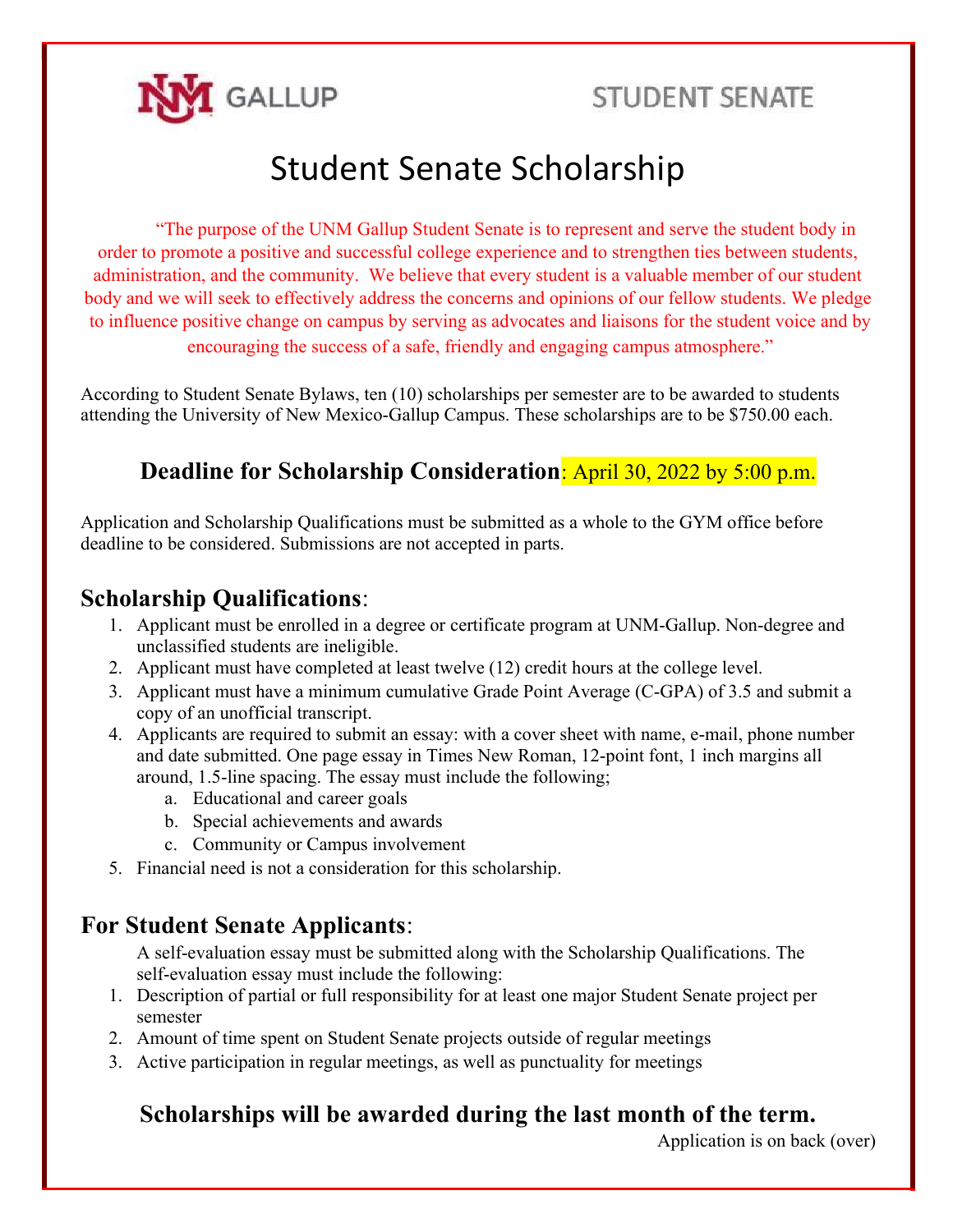

# Student Senate Scholarship

Application and Scholarship Documentation are to be submitted to:

 By Hand to: By eMail to: Gym Office gallupstudentsenate@unm.edu University of New Mexico Gallup Campus OR SSTC/ Financial Aid Office

Deadline for Scholarship Consideration: April 30, 2022 by 5 p.m.

## Section 1 – Student Information

| Name:               |             | Banner#                             |
|---------------------|-------------|-------------------------------------|
| Last                | First       |                                     |
| Mailing Address:    |             |                                     |
|                     | City        | Zip<br>State                        |
| UNM E-Mail Address: | $@$ unm.edu | <b>Contact Number:</b>              |
| Program of Study:   |             | <b>Anticipated Graduation Date:</b> |
|                     |             | Month & Year                        |

#### Section 2 – For All Scholarship Applicants

By signing below, I certify that all the information provided is correct and complete. Additionally, I give consent to release information concerning my academic and/or financial status to Student Senate Scholarship Committee for scholarship consideration.

 $\mathcal{L}_\text{max} = \frac{1}{2} \sum_{i=1}^n \mathcal{L}_\text{max}(\mathbf{z}_i - \mathbf{z}_i)$ 

Applicants Signature: Date: Date: